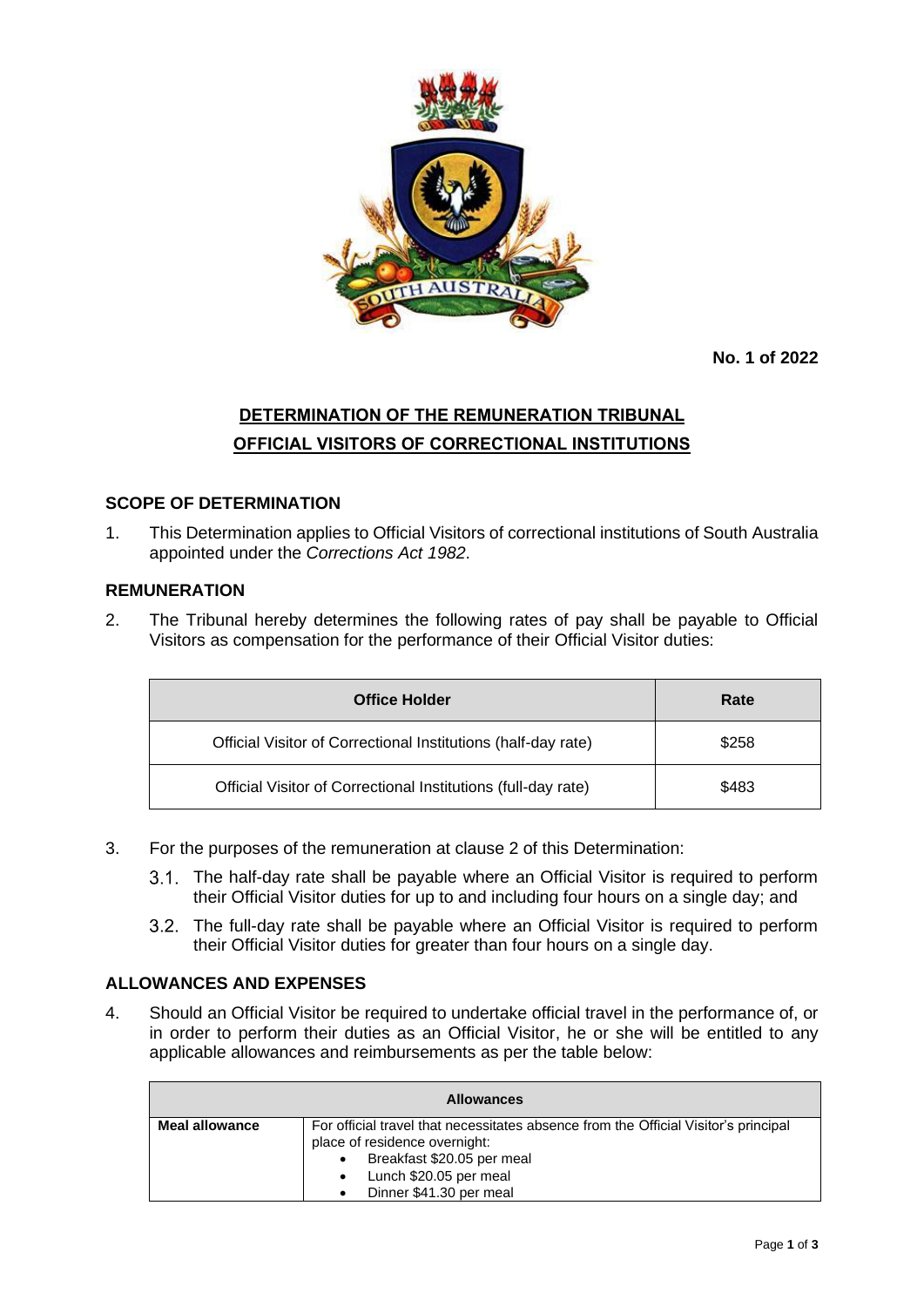| <b>Incidentals</b>   | For official travel that necessitates absence from the Official Visitor's principal                                                                                                                                                                                  |
|----------------------|----------------------------------------------------------------------------------------------------------------------------------------------------------------------------------------------------------------------------------------------------------------------|
| allowance            | place of residence overnight:                                                                                                                                                                                                                                        |
|                      | \$8.35 per day.                                                                                                                                                                                                                                                      |
|                      | Tax invoices or receipts are not required.                                                                                                                                                                                                                           |
|                      |                                                                                                                                                                                                                                                                      |
|                      | For intra-day official travel where the total travelling distance on a single day is<br>expected to be 100 kilometres or more as measured by return trip from the<br>Official Visitor's principal place of residence to the place or places of duty for that<br>day: |
|                      | Lunch \$20.05 per meal                                                                                                                                                                                                                                               |
| <b>Motor vehicle</b> | For official travel that necessitates absence from the Official Visitor's principal                                                                                                                                                                                  |
| allowance            | place of residence overnight; or                                                                                                                                                                                                                                     |
|                      |                                                                                                                                                                                                                                                                      |
|                      | For intra-day official travel where the total travelling distance on a single day is<br>expected to be 100 kilometres or more as measured by return trip from the<br>Official Visitor's principal place of residence to the place or places of duty for that<br>day. |
|                      | Where an Official Visitor will be using their own private vehicle for official<br>purposes, the Official Visitor will be paid an allowance per kilometre travelled as<br>follows:                                                                                    |
|                      | Motor car, station wagons and utilities $-1.00$ dollar per kilometre                                                                                                                                                                                                 |
|                      | Motorcycles/scooters - 40 cents per kilometre                                                                                                                                                                                                                        |

| <b>Expense Reimbursements</b>   |                                                                                                                                                                                                                                                                                                                                                                                                                                                     |  |
|---------------------------------|-----------------------------------------------------------------------------------------------------------------------------------------------------------------------------------------------------------------------------------------------------------------------------------------------------------------------------------------------------------------------------------------------------------------------------------------------------|--|
| <b>Accommodation</b>            | For official travel that necessitates absence from the Official Visitor's principal<br>place of residence overnight.                                                                                                                                                                                                                                                                                                                                |  |
|                                 | Reimbursement of expenditure for accommodation at bona fide hotels, motels or<br>boarding houses (No entitlement to reimbursement of expenses in relation to<br>Airbnb or similar accommodation sharing services).<br>Tax invoices or receipts are required.<br>Outside Metropolitan Adelaide: up to \$190.00 per night.                                                                                                                            |  |
|                                 | Within Metropolitan Adelaide: up to \$225.00 per night.<br>$\bullet$                                                                                                                                                                                                                                                                                                                                                                                |  |
|                                 | The relevant agency chief executive or the chief executive's delegate has the<br>authority to approve where necessary, reimbursements for Official Visitors at a<br>higher rate than detailed above, prior to the travel being undertaken, if sufficient<br>justification exists for a higher amount.                                                                                                                                               |  |
| <b>Other travel</b><br>expenses | For official travel that necessitates absence from the Official Visitor's principal<br>place of residence overnight.                                                                                                                                                                                                                                                                                                                                |  |
|                                 | In addition to the incidental expenditure allowances, Official Visitors shall be<br>reimbursed the costs reasonably incurred for official telephone calls. However,<br>for reimbursement of this expenditure, where the GST-inclusive cost exceeds<br>\$55, employees must provide the original tax invoice to the administrative unit.<br>Where the GST-inclusive cost is \$55 or less, receipts are to be provided to the<br>administrative unit. |  |
|                                 | Where receipts are not available for official telephone calls, substantiation by<br>way of a list of telephone calls made and the amount expended by the employee<br>is required to be provided for reimbursement.                                                                                                                                                                                                                                  |  |
| <b>Vehicle hire</b>             | <b>Fleet SA Hire</b><br>Fleet SA provides government vehicles for short term and long-term hire, in<br>accordance with the authorisation of the chief executive.                                                                                                                                                                                                                                                                                    |  |
|                                 | Agencies are issued with Fleet SA cards for the short-term hire of government<br>vehicles according to their service arrangements with Fleet SA.                                                                                                                                                                                                                                                                                                    |  |
|                                 | <b>Vehicle Hire - Private Providers</b><br>Where an agency's short term vehicle requirements cannot be met by Fleet SA,<br>or travel interstate is required, a vehicle may be hired from an alternative<br>provider. An Official Visitor must comply with requirements of the government's<br>travel contract and hire a vehicle from a company specified in this contract.                                                                         |  |
|                                 | Upgrades on vehicle hire can be accepted where no additional cost is incurred,<br>except where the receipt of such upgrades could be perceived as a conflict of<br>interest with the Official Visitor's duties.                                                                                                                                                                                                                                     |  |